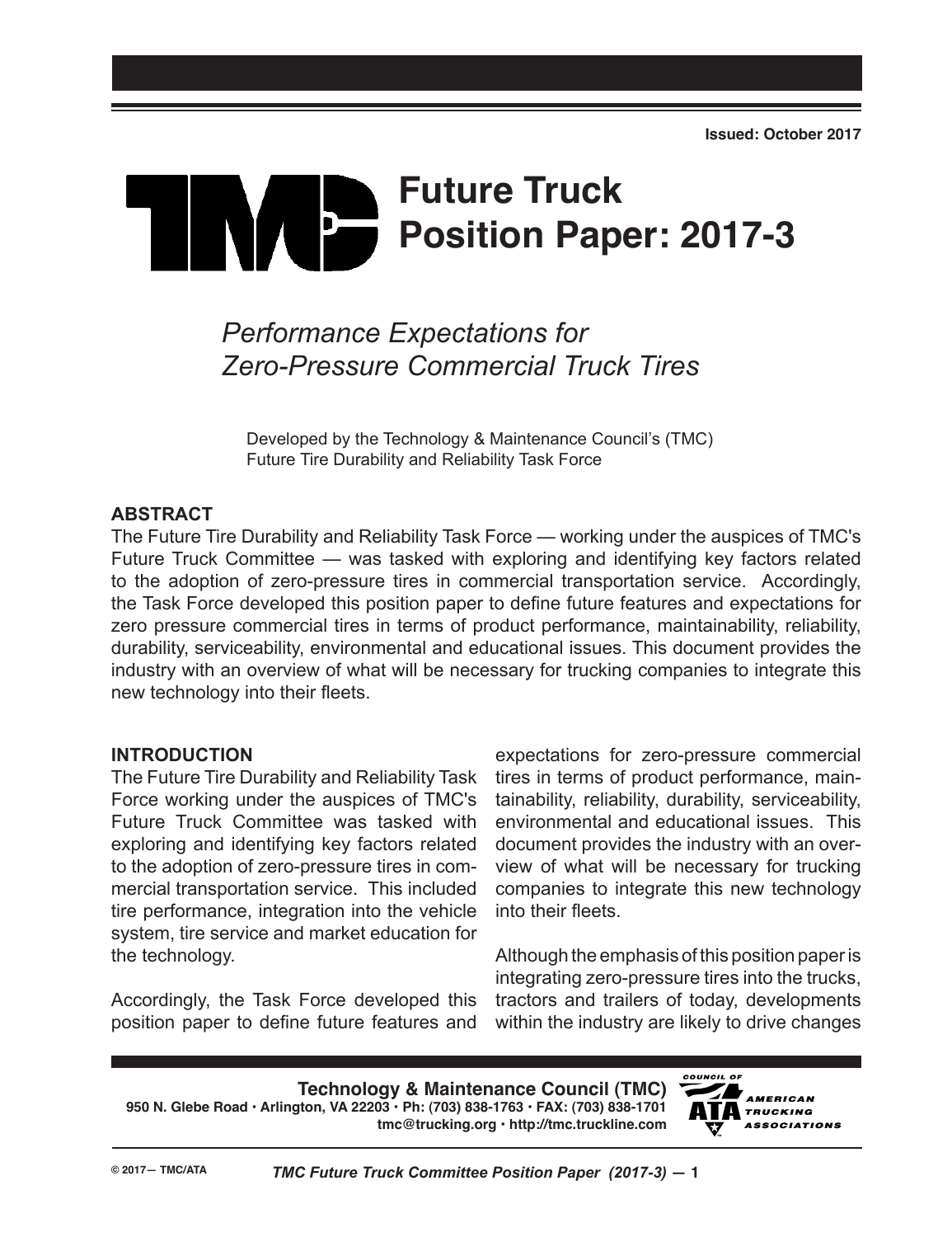in vehicles and operations in the near future. All tires — including future zero-pressure tires — could look and perform differently to meet these needs.

# **A. SAFETY**

Tires are a critical component in the safe operation of commercial vehicles. Tires provide the only direct physical interaction between the vehicle and the road surface and play a major role in the transmission of driving and braking forces. Additionally, responsive handling and control of the vehicle through the tires allows drivers to safely maneuver in normal and emergency situations. Zero-pressure tires must perform so that the vehicle can be operated safely and no compromise is made in these performances to gain the advantages they offer. Additionally, maintaining and servicing tires must also be done safely and zero-pressure tires should be developed with this as the highest priority.

## **B. Tire Performance**

The focus of tire performance is to provide value to the customer with improved cost-permile performance that compares favorably with today's total cost of ownership, including retreading. A zero-pressure tire will have significant advantages in costs but must be able to perform in a manner similar to pneumatic tires. Specifically, the following criteria are of high importance:

- 1. Tire size should be compatible so that integrating new zero-pressure tires into a fleet is simplified. It is not necessary for a zero-pressure tire to be immediately compatible with a pneumatic tire in a dual tire fitment, but is strongly preferred that a cross-axle limitation not be necessary.
- 2. Tread mileage should be similar or better than equivalent pneumatic tires in the same wheel position, vehicle type and service conditions.
- 3. Tire load capacity should match that of the equivalent size pneumatic tire. Zeropressure tires must meet the current

North American government regulations which specify a maximum ground contact pressure in some jurisdictions.

- 4. Zero-pressure tires should maintain all of their performance capabilities across the range of tire loads present today and be able to meet these levels regardless of the load on the tire.
- 5. When it comes to traction, zero-pressure tires should deliver dry, wet and snow traction similar to or better than that of an equivalent pneumatic tire. The use of application specific tread patterns common with today's tire is a desirable feature.
- 6. Today's commercial truck typically uses air cushioning in the vehicle suspension system and, in many cases, the truck cab and driver seats for driver comfort and fatigue reduction as well as cargo protection. Today's pneumatic tire provides a certain level of cushioning and dampening of road vibrations and is well integrated into the truck/trailer system. A zero-pressure tire should deliver this same level of vibration dampening and reduction of vibration to the vehicle, driver and cargo. Any zero-pressure tire should include provisions which allow maintenance technicians to easily balance the tire/wheel assembly if necessary.
- 7. The weight of the zero-pressure tire and wheel or vehicle attachment system should be the same or lighter than current pneumatic tires with steel or aluminum wheels.
- 8. Zero-pressure tires should be designed with the capability for multiple tread lives and have total casing endurance similar or better than an equivalent pneumatic tire.

#### **C. Vehicle Integration**

The technology of a zero-pressure tire may lead to products that look different from tires of today. Integration of the vehicle attachment method — today a common disc wheel —